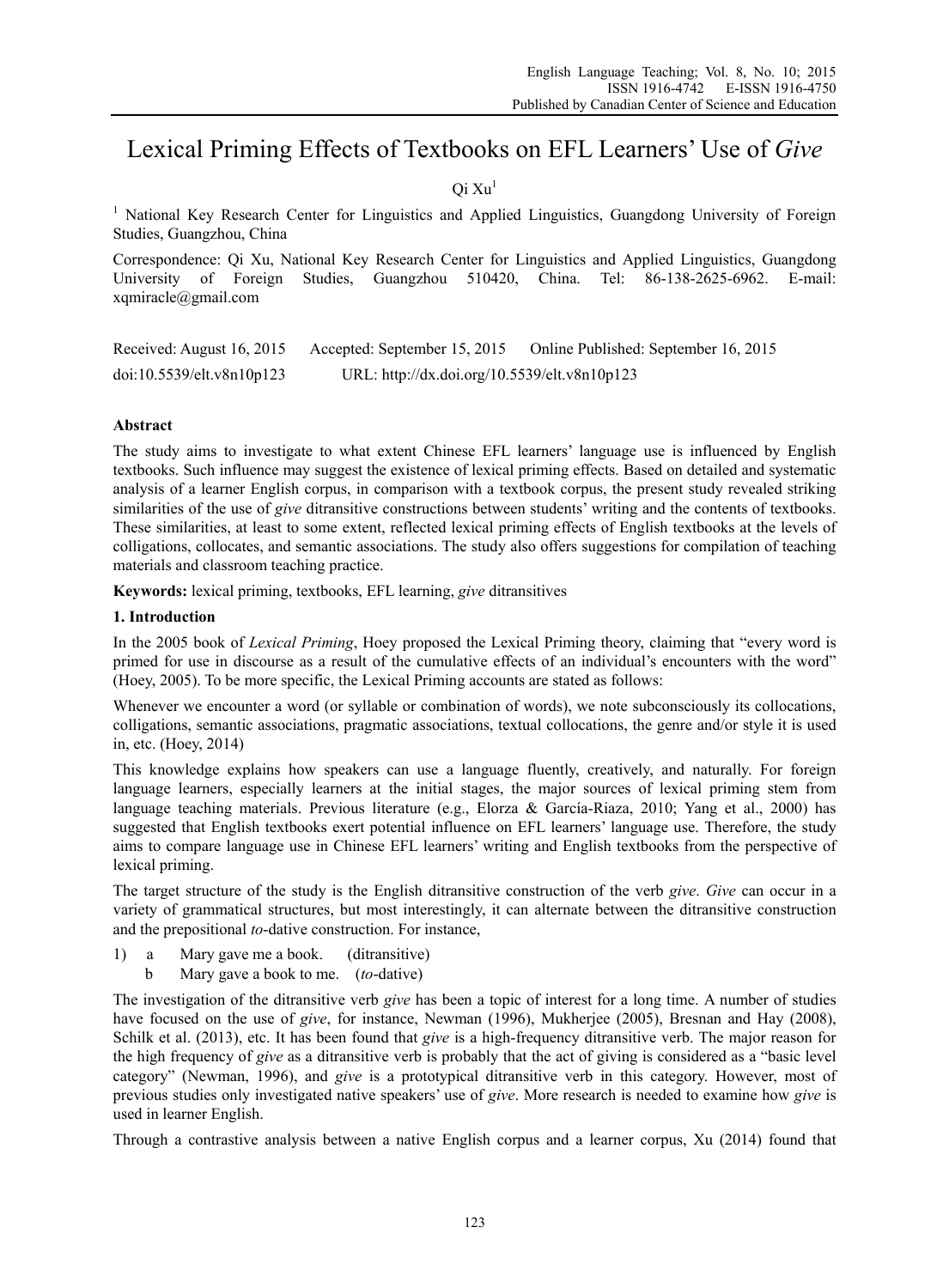compared to native speakers and advanced learners, beginning learners show an item-based learning process, with great dependence on the ditransitive construction, frequent use of pronouns, and less various semantic classes. Since it has been suggested that English textbooks may pose a potential influencing source for learners' language use, it will be intriguing to investigate the extent to which EFL learners' use of ditransitve *give* is affected by English textbooks.

#### **2. Literature Review**

### *2.1 Lexical Priming and Foreign Langauge Learning*

Hoey (2005) hypothesized that "lexical priming is the driving force behind language use, language structure, and language change". In his view, lexical priming can take place at various linguistic levels, including colligations, collocates, semantic associations, pragmatic associations, textual collocations, textual semantic associations, etc. The accounts lend much support to the importance of co-occurrence information surrounding a word. The lexical priming theory is based on the assumption that the particular use we make of a word is conditioned by our previous experience in our encounters with it in texts and communication. In this regard, the features of linguistic input for foreign language learners are extremely important.

In an instructional environment like China, middle school students are normally presented with such linguistic input that is "controlled and structured by the teacher… and by the materials used" (Gass, 1990). In another word, the major sources of lexical priming for beginning learners stem from classroom instructions and language teaching materials. It is inevitable that there may be some drawbacks using textbooks as the major source of input, since learners may receive classroom instructions and obtain input from exercises and exams. Nevertheless, with reference to the research carried out by Xu (2008), in middle schools, most classroom instructions given by the teacher were in Chinese and the exercises were primarily based on textbooks. Additionally, learners had little access to other sources of linguistic input than textbooks. Therefore, Chinese EFL learners at initial stages are greatly dependent on English textbooks.

Regretfully, many of the language teaching materials have provided learners with opportunities to encounter unhelpful lexical primings, such as overemphasis on certain kinds of language features, or on grammatical points.

Yang et al. (2000) investigated tense-aspect forms in English textbooks used in Hong Kong primary schools, and discovered the following characteristics:

- unbalanced distribution of different tense-aspect forms
- over-emphasis on basic interpersonal communicative skills and insufficient presentation of written language features
- lack of co-occurrence of different tense-aspect forms in the same texts
- unbalanced distribution of tense-aspect forms among verbs of different types.

By comparing English textbooks with Hong Kong students' written texts, Yang et al. (2000) detected similar problems in students' writing with those mirrored by textbooks. Their findings support the lexical priming effect of English textbooks on EFL learners' written production. However, the researchers failed to give sufficient explanations for the relationship between learners' language use and the contents of English textbooks.

Römer (2005) made a comparison between the use of progressives in native spoken English corpora (*The British National Corpus* and *Bank of English*) and in representations of spoken English used in German EFL textbooks. It was found that 30%-40% of progressives are used to indicate repeated actions or events in native corpora, while repeatedness is seldom expressed by progressives in textbooks, where more than 90% of the progressives refer to single continuous events, as in *What are you doing?* or *What have you been doing?* Römer (*ibid:* 284) cautions that "if we do not use more (real) examples which refer to repeated situations, learners might get the wrong impression that progressives can only be used to talk about single and not about multiple actions or events", and suggests that the function of repeatedness ought to be used more often in coursebooks especially with the verb forms such as *coming*, *doing*, *helping*, *playing*, etc.

To date, there is still a lack of research testing the effects of teaching materials on learner English. The present study will be a good contribution to this line of research.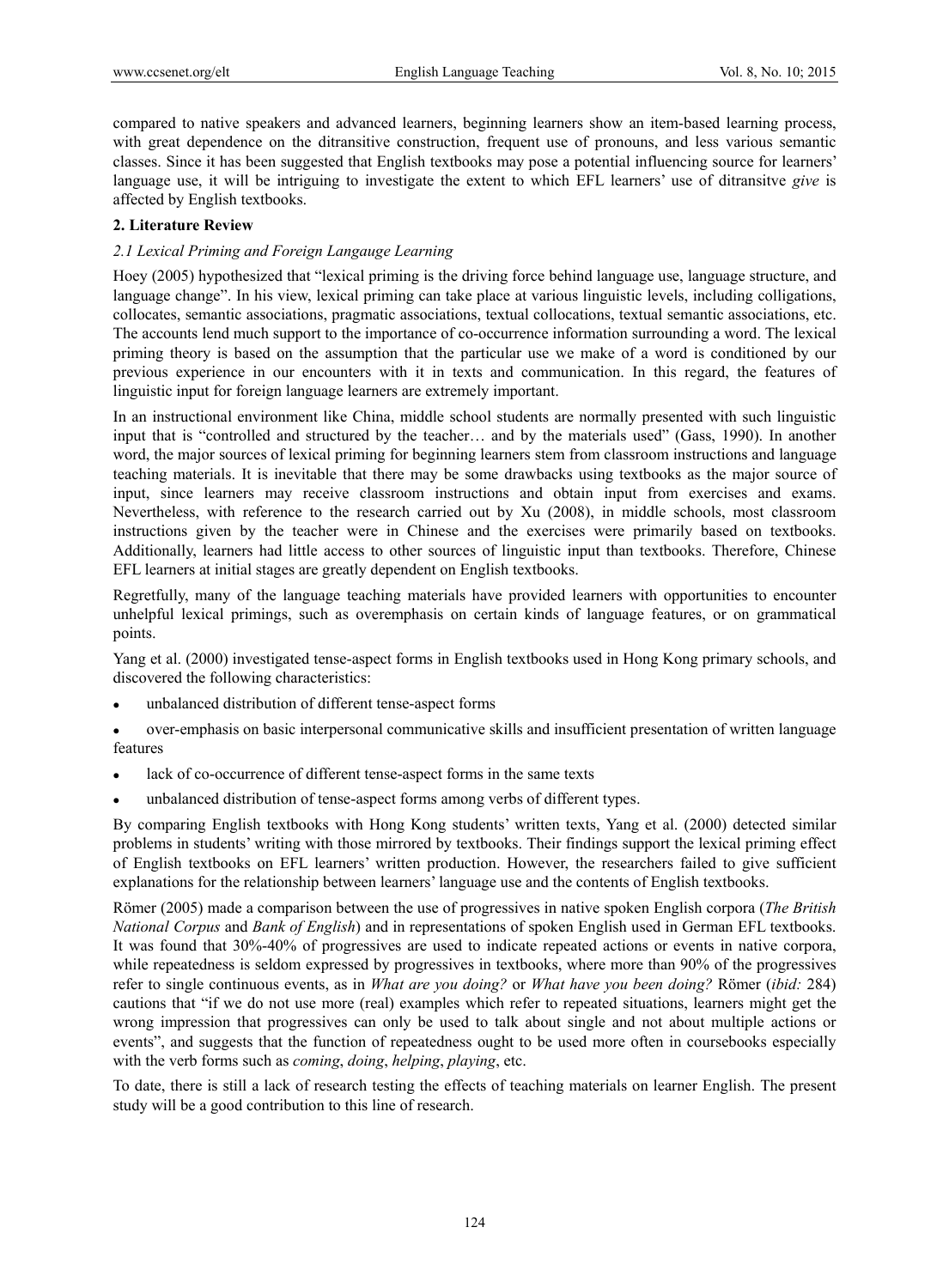#### *2.2 Corpus-based Research on Lexical Priming*

With regard to investigations of the lexical priming accounts, corpus has been proved as a useful tool for lexical priming research. As Hoey (2005) indicates, although corpus does not directly present information of lexical priming, it can provide data that a person may encounter when being primed, and suggest what kinds of features of words or word sequences may be primed. That is to say, corpus can be used to testify claims made about lexical priming.

In child language acquisition, adult language that is spoken to children is often regarded as the major input source for children (Yip & Matthews, 2007). Chan (2010) analysed the input data from *The Hong Kong Bilingual Child Language Corpus* (Yip & Matthews, 2007) and *The Hong Kong Cantonese Child Language Corpus* (Lee & Wong, 1998), and evaluated the role of input in bilingual children's acquisition of the Cantonese double object construction with *bei2* 'give'. Chan found that the inconsistency of input (for example, different word orders for the double object construction between Cantonese and English) contributes to bilingual children's vulnerability in learning this grammatical structure. The findings, to a certain extent, reflected the lexical priming effect of direct speech given to children on first language acquisition.

From the perspective of lexical priming, Yang and Yang (2010) compared the use of the lexical bundle *more and more* between *The Chinese Learner English Corpus* (CLEC) and *The British National Corpus* (BNC). They found that native speakers tend to use *more and more* less frequently than Chinese EFL learners, but with more varieties in terms of grammatical constructions, semantic collocation, and pragmatic functions. In addition, lexical priming from L1 Chinese was detected based on the fact that the Chinese equivalent of *more and more* is a frequently used formulaic sequence. It was thus suggested that both teachers and learners should make good use of linguistic resources like corpus and be aware of frequency distributions in English language use.

Xu (2014), through comparing CLEC and LOCNESS (*The Louvain Corpus of Native English Essays*), found that beginning learners perform quite differently from native speakers of English in terms of the verb *give*. The findings show that beginners rely heavily on ditransitive constructions (50.4%) among all the grammatical structures. With regard to ditransitive *give*, they frequently use pronouns as indirect objects (84.3%) and have a great preference of Transfer (39.5%) and Communication (17.4%) as major semantic classes. In stark contrast, native speakers use ditransitive constructions less frequently (34%), use fewer pronouns (45.8%), and prefer such semantic classes as Permission (37.3%) and Enablement (34%).

On the basis of previous literature, the present study incorporates corpus tools in examination of lexical priming effects, aiming to answer the research question: To what extent do lexical priming effects of English textbooks occur in Chinese EFL learners' use of *give* ditransitive constructions?

#### **3. Method**

#### *3.1 Corpora*

The learner corpus adopted in the study is *The Chinese Learner English Corpus* (CLEC), which was released in 1998 in mainland China (Gui & Yang, 2002). It contains one-million-word essays written by Chinese learners at five different educational levels. The sub-corpus of the beginning-level learners, i.e. senior middle school students (ST2), was selected for comparison with textbooks. The size of CLEC\_ST2 is 208,088 words.

With regard to the textbook corpus, it consists of two series of English textbooks, i.e. *Junior English for China*  and *Senior English for China* published by People's Education Press (1996 version), with a size of approximately 207,000 words. *Junior English for China* was widely used in junior middle schools, and *Senior English for China* in senior middle schools. The major reason of choosing these two series of textbooks is that *Junior English for China* (first published in 1993 and received minor revisions in 1996) had been used by senior middle school students in CLEC\_ST2 and *Senior English for China* was being used (published in 1996) while CLEC was compiled in 1998. Therefore, the textbook corpus can basically represent the input sources of the participants of CLEC\_ST2.

#### *3.2 Data Extraction*

A corpus search was first conducted in CLEC\_ST2 to extract ditransitive constructions of the verb *give*, and then in the textbook corpus. The extraction tool used was WordSmith 5.0. Since neither CLEC\_ST2 nor the textbook corpus has been syntactically parsed, manual analysis was conducted afterwards. Given that similar procedures were used to extract data from both corpora, I will mainly demonstrate how to retrieve ditransitive constructions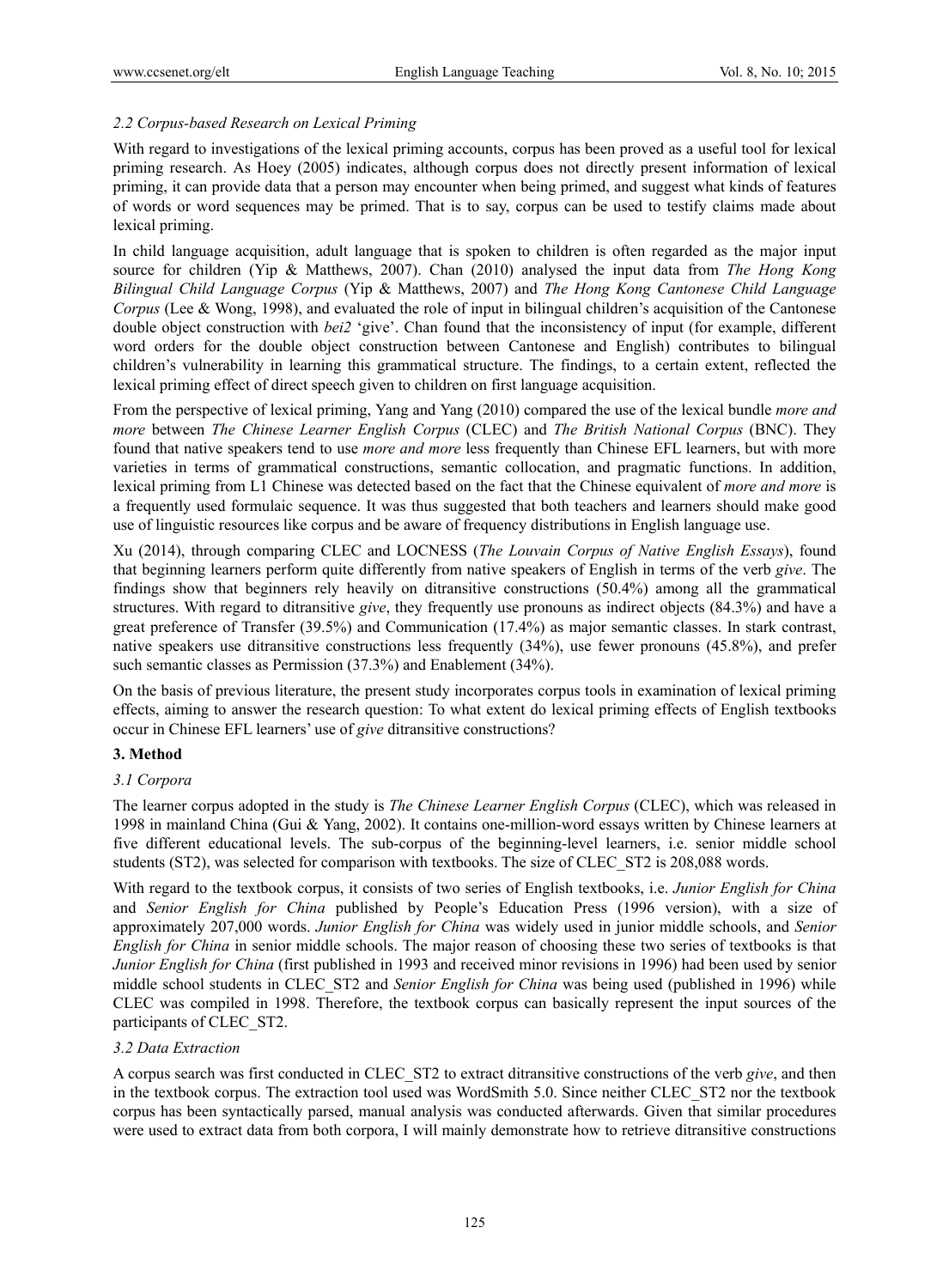#### in CLEC\_ST2.

First, all the texts in CLEC\_ST2 were selected in WordSmith 5.0 for data extraction. Then in the Concord window, a new search was established by typing in different forms of *give*, namely, simple present, third person present singular, simple past, past participle and the -*ing* form (i.e. 'give/gives/gave/given/giving'). After pressing 'OK', all the instances that contain various forms of *give* appeared automatically in a separate concord window. The retrieved concordances were saved in an Excel spreadsheet to facilitate further analysis. Similar procedures were carried out in the textbook corpus. As a matter of fact, data extracted at this stage include all kinds of transitivity types of the verb. Therefore, further analysis should be made in terms of ditransitivity.

#### *3.3 Data Analysis*

During the process of data analysis, the first step was conducting manual analysis to categorize all the grammatical structures where *give* has occurred, such as monotransitive, ditransitive, *to*-dative, etc. Then focus was put on the ditransitive construction of *give*, with an examination of the variables of pronominality and semantic classes. Based on Hoey (2005: 13), these variables can well complement each other by testing different aspects of lexical priming effects. Different grammatical structures that *give* can occur in correspond to the level of colligations, pronominality to collocates, and semantic classes to semantic associations.

 Grammatical structures: Every word is primed to occur in (or avoid) certain grammatical positions, and to occur in (or avoid) certain grammatical functions; these are its colligations.

Pronominality: Every word is primed to occur with particular other words; these are its collocates.

 Semantic classes: Every word is primed to occur with particular semantic sets; these are its semantic associations.

The major grammatical structures that allow the occurrence of *give* are listed below with corresponding examples (IO represents indirect object, DO direct object, and PC prepositional complement).

| Construction   | <b>Structure</b>      | <b>Example</b>                |
|----------------|-----------------------|-------------------------------|
| ditransitive   | $give + IO + DO$      | Mary gave me a book.          |
| to-dative      | give + $DO + to + PC$ | Mary gave a book to me.       |
| monotransitive | give + $DO$           | Mary gave a report yesterday. |
| phrasal verb   | $give + particle$     | Mary finally gave up.         |

Pronominality is defined "to distinguish phrases headed by pronouns (personal, demonstrative, and indefinite) from those headed by non-pronouns such as nouns and gerunds" (Bresnan et al., 2007). In this study, analysis of pronominality is quite straightforward. IO and DO in the ditransitive construction were analysed for pronominality, i.e. whether it is a pronoun or not.

Regarding semantic classes, Newman (1996) classified the meanings of *give* into literal and figurative usages. Literal *give* refers to "the transfer of some concrete object from one person to another" (*ibid*.: 133), while figural *give* involves a range of additional meanings which are extensions from the sense of 'transfer' within the framework of cognitive linguistics. A list of the major categories of figurative extensions was provided in Newman (1996), including interpersonal communication, causation, enablement, permission, schematic interaction, etc. Based on Newman's classification, Table 1 summarizes the eight semantic classes of the ditransitive *give* in the study, together with their specific meanings and examples.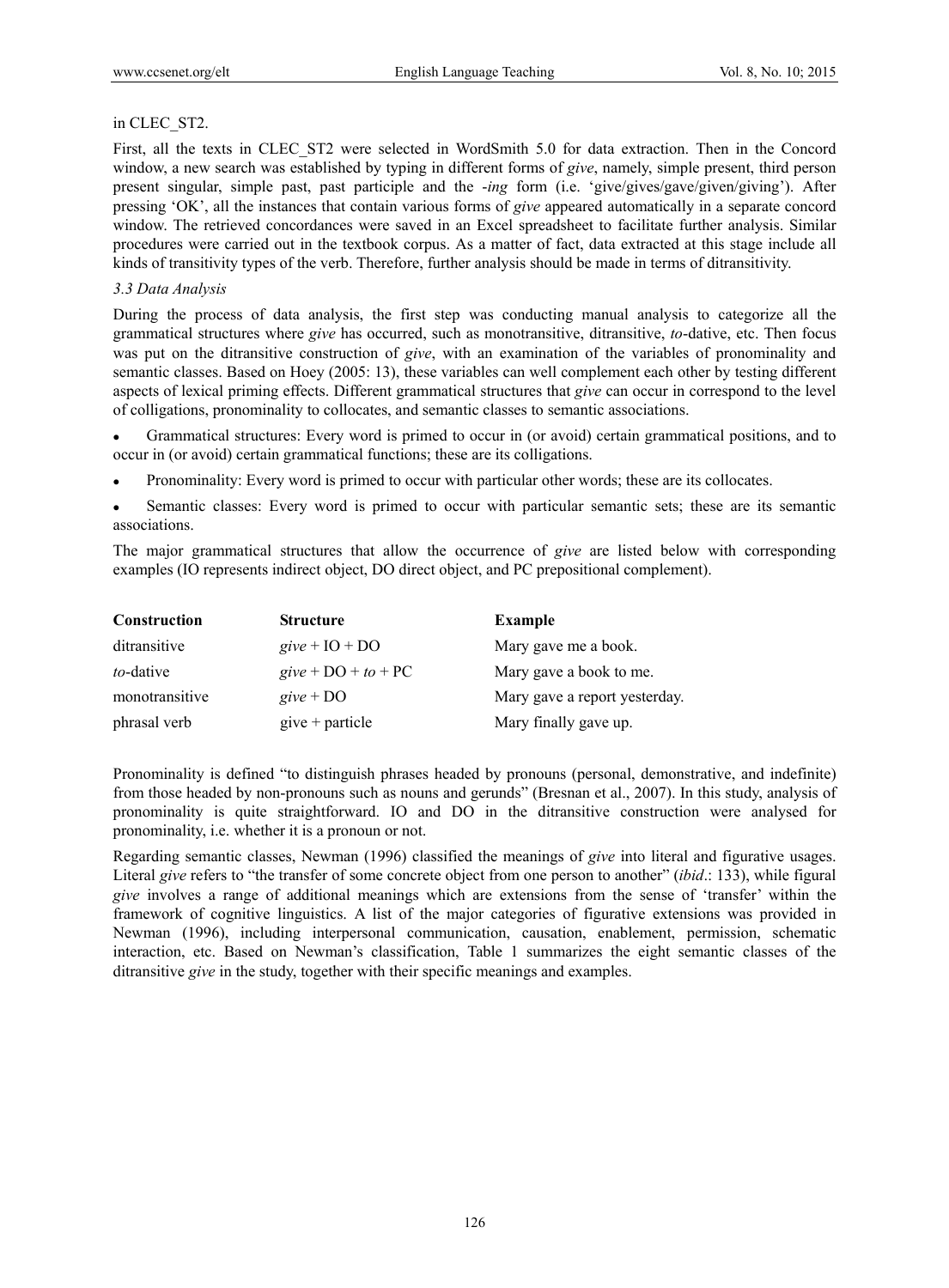| Semantic class        | Specification                                                                                  | Example                    |
|-----------------------|------------------------------------------------------------------------------------------------|----------------------------|
| Transfer              | Transfer of ownership of concrete things                                                       | give someone a book        |
| Communication         | Communicative acts between people (or<br>person-like entities)                                 | give someone advice        |
| Permission            | Enabling the permittee to act in some way<br>through exercising some authority,                | give someone the right(s)  |
| Enablement            | Causation of a potential for some event                                                        | give someone insight       |
| Causation             | Causing someone to have problems;                                                              | give someone trouble       |
|                       | Having someone do something                                                                    | give someone homework      |
| Feeling               | Making someone have a feeling                                                                  | give someone confidence    |
| Schematic interaction | Association with a schematic meaning<br>combines<br>with the<br>deverbal<br>which<br>predicate | give someone a kiss        |
| Idiom                 | Formulaic expressions                                                                          | give someone an impression |

#### Table 1. Semantic classes of *give* in the study

#### **4. Results**

The corpus research reveals the following features of ditransitive *give* used in CLEC\_ST2 and textbooks.

#### *4.1 Grammatical Structures*

Table 2 compares the proportions of each *give*-structure in CLEC\_ST2 and the textbook corpus.

| Constructions        | CLEC ST2      |         | Textbook corpus |         |
|----------------------|---------------|---------|-----------------|---------|
|                      | $\frac{0}{0}$ | (Freq.) | $\frac{0}{0}$   | (Freq.) |
| Ditransitive         | 50.4%         | (172)   | 45%             | (106)   |
| To-dative            | 14.7%         | (50)    | $11\%$          | (26)    |
| Monotransitive       | 15%           | (51)    | 21.6%           | (51)    |
| Phrasal verb         | 14.4%         | (49)    | 14%             | (33)    |
| Passive ditransitive | $2.6\%$       | (9)     | $5.5\%$         | (13)    |
| Passive to-dative    | 0.3%          | (1)     | 3%              | (7)     |
| Idiosyncratic use    | $2.6\%$       | (9)     | $0.0\%$         | (0)     |
| Total                | 100%          | (341)   | $100\%$         | (236)   |

Table 2. Proportions and frequencies of *give*-patterns in both corpora

It is shown in Table 2 that *give* is most frequently co-ocurring with the ditransitive construction in both corpora. Slight differnces lie in that ditransitive and *to*-dative constructions are used relatively more frequently in CLEC\_ST2 than in the textbook corpus, while monotransitives and passive ditransitives are more frequent in the textbook corpus.

These various grammatical structures are well illustrated with the following examples.

- 2) Because sometimes I have no faith for my study, it gives me the courage. (Ditransitive) <CLEC\_ST2>
- 3) On spring festival, the older give 'lucky money' to the younger. (*To*-dative) <CLEC\_ST2>
- 4) Many offices use answering machines to give information. (Monotransitive) <Textbook corpus>
- 5) King called for black people not to give in but to continue the struggle. (Phrasal verb) <Textbook corpus>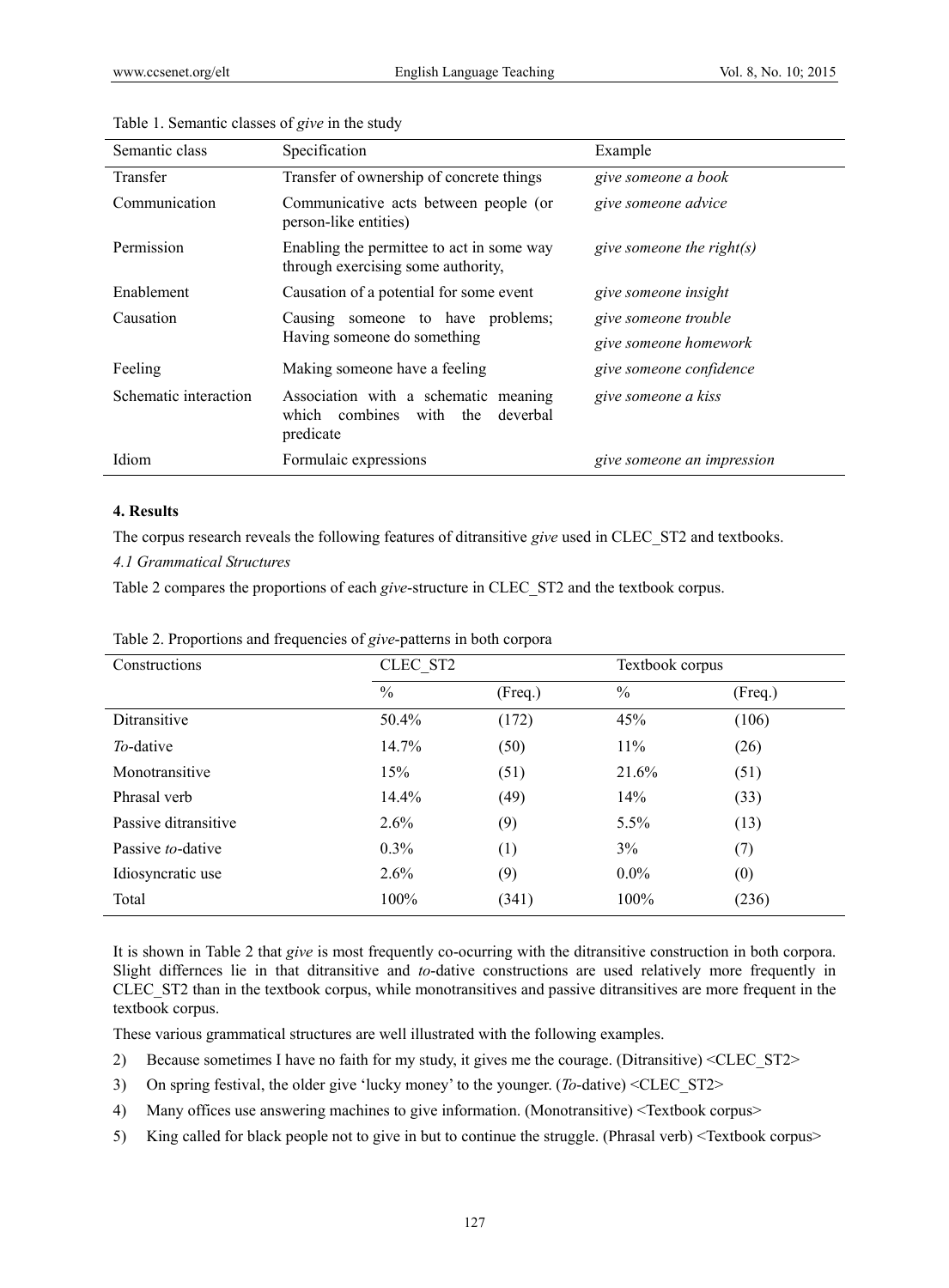6) Each group was given some pork, some chicken, some eggs and some vegetables and any kitchen-wares. (Passive ditransitive) <CLEC\_ST2>

7) One half of his money and his goods shall be given to the city of Venice. (Passive *to*-dative) <Textbook corpus>

8) (?) In my opinion, I think the two-days weekend is good, it can help me to finish the homework and the housework, it can give me to have a rest, it can make me do a lot of things. (Idiosyncratic use) <CLEC\_ST2)>

#### *4.2 Pronominality*

Table 3 presents a sharp contrast of pronominality between the realizations of IO and DO in ditransitive constructions. IO is more frequently realized by pronouns, while DO is realized by noun phrases in both corpora. In previous research (Xu, 2014), it has been found that beginners tend to rely on pronouns as realizations of indirect object. A comparison with the textbook corpus indicates that pronouns are also frequently used after the verb *give* in textbooks (75.5%), although less often than in CLEC\_ST2 (84.3%).

| Object | Pronominality |               | CLEC ST2 |               | Textbook corpus |  |
|--------|---------------|---------------|----------|---------------|-----------------|--|
|        |               | $\frac{0}{0}$ | (freq.)  | $\frac{0}{0}$ | (freq.)         |  |
| IО     | Pronoun       | 84.3%         | (145)    | 75.5%         | (80)            |  |
|        | NP            | 15.7%         | (27)     | 24.5%         | (26)            |  |
| DO     | Pronoun       | 1.2%          | (2)      | 2%            | (2)             |  |
|        | NP            | 98.8%         | (170)    | 98%           | (104)           |  |

Table 3. Pronominality of objects in ditransitive constructions

The high frequency of pronoun use may be under the influence of the text types in CLEC\_ST2 and the textbook corpus. The texts in both corpora mainly consist of narrations and descriptions, which are more likely to prompt the use of personal pronouns. Below are some example sentences.

- 9) She gave me two present on my birthday. <CLEC\_ST2>
- 10) They have to give us a talk about the zoo next month. <CLEC\_ST2>
- 11) Mrs. King asked me to give you this note. <Textbook corpus>
- 12) Did you give our English teacher a card for Teachers' Day? <Textbook corpus>

#### *4.3 Semantic classes*

With regard to semantic classes, previous research found that beginning learners prefer to use concrete senses such as Transfer and Communication, instead of abstract senses such as Enablement and Permission.

Table 4 shows that Transfer and Communication are the two most favored semantic classes shared by two corpora. In particular, the textbook corpus is primarily restricted to the use of Transfer (54.7%) and Communication (32.1%). By contrast, other semantic classes are used less frequently in both corpora. Newman (1996: 2-3) considers the act of giving, especially giving "concrete, easily visualizable entities", as a "basic level category", and this level was said to be learned earliest. To be more specific, transfer of objects requires less cognitive processing, thus making it easier for beginning learners to learn. It is therefore not surprising to see *give* more frequently used in the sense of Transfer by beginners and low-level textbooks. In comparison, the senses of Enablement and Permission are relatively more abstract, and require higher language proficiency.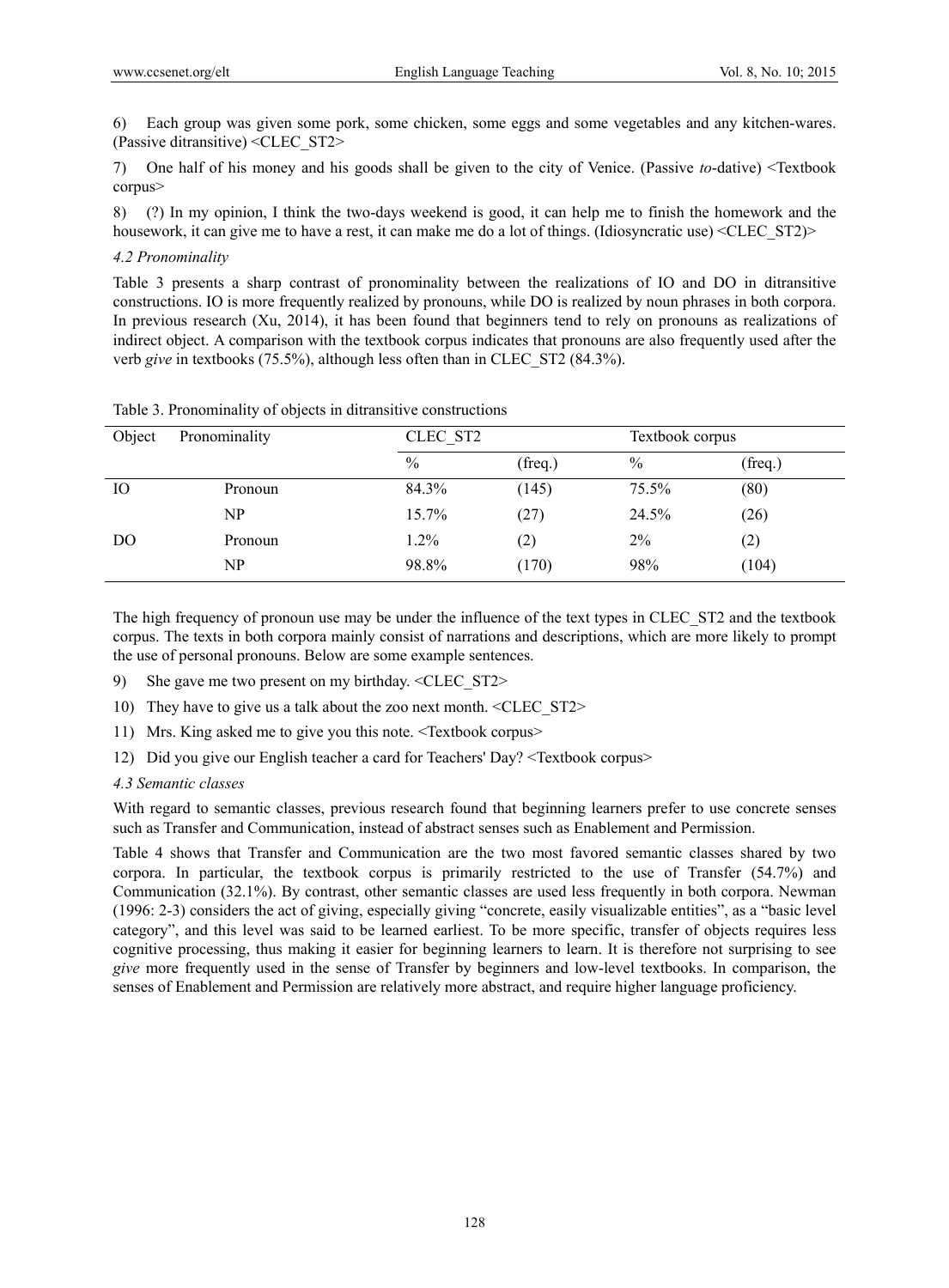| Constructions       | CLEC ST2      |         | Textbook corpus |         |
|---------------------|---------------|---------|-----------------|---------|
|                     | $\frac{0}{0}$ | (Freq.) | $\frac{0}{0}$   | (Freq.) |
| Transfer            | 39.5%         | (68)    | 54.7%           | (58)    |
| Communication       | 17.4%         | (30)    | 32.1%           | (34)    |
| Enablement          | 11.0%         | (19)    | 5.7%            | (6)     |
| Permission          | 3.5%          | (6)     | 2.8%            | (3)     |
| Causation           | 3.5%          | (6)     | 2.8%            | (3)     |
| Schematic           | 6.4%          | (11)    | 1.9%            | (2)     |
| Feeling             | 9.3%          | (16)    | $0.0\%$         | (0)     |
| Idiom               | $1.2\%$       | (2)     | $0.0\%$         | (0)     |
| Idiosyncratic usage | 8.1%          | (14)    | $0.0\%$         | (0)     |
| Total               | $100\%$       | (172)   | 100%            | (106)   |

| Table 4. Proportions and frequencies of different semantic classes of ditransitive give in both corpora |  |  |
|---------------------------------------------------------------------------------------------------------|--|--|
|                                                                                                         |  |  |

What should be noted is that under the influence of different topics and based on their writing needs, beginners' use also covers the senses that are of low frequency in textbooks, for instance, Schematic interaction and Feeling. This suggests lexical priming is also sensitive to the contexts (textual, generic, social) in which the lexical item is encountered. Contexts are important in that only with contexts will the word be appropriately primed (Hoey, 2005). Sentences 13-19 are some examples of different semantic classes.

- 13) She gave me two pens on my birthday. (Transfer) <CLEC\_ST2>
- 14) I give her some bird food every day. (Transfer) <Textbook corpus>
- 15) She gave me some advice on how to learn the foreign language, English. (Communication) <CLEC\_ST2>
- 16) Miss Zhao asked Jim to give the class a talk. (Communication) <Textbook corpus>

17) Here she did everything, from washing floors to giving sick people new hope. (Enablement) <Textbook corpus>

18) Though I know the final is nothing with me, I (was) glad to join in the match, because it gave me a chance to practise. (Permission) <CLEC\_ST2>

19) They thanked us for supporting their education and giving them so much happiness. (Feeling)  $<$ CLEC ST2>

Additionally, a number of idiosyncratic usages were detected from the beginner corpus (14 instances in *give* ditransitive constructions). One commonality shared by these idiosyncratic cases is that the ditransitive constructions are syntactically correct, but semantically inappropriate in English. They seem to be direct traslations from Chinese meanings. Sentences 20-22 are some examples of idiosyncratic usages by beginning learners.

- 20) (?) The new playground gave me a new looking
- 21) (?) Get up early can give you a good habit.
- 22) (?) If you want to talk with me, then I will give some face to you.

#### **5. Discussion**

It is undeniable that there are a variety of influencing factors on Chinese EFL learners' use of the ditransitive verb *give*, such as L1 influence, classroom teaching, text type, learners' developmental stages, etc. However, the primary goal of the current study is to explore the potential effect of English textbooks. An examination of the beginning learner corpus and the English textbooks data suggests the possibility of lexical priming effects of textbooks on foreign language learning of *give* ditransitive constructions. By means of three variables (grammatical structures, pronominality, and semantic classes), the present study found different levels of lexical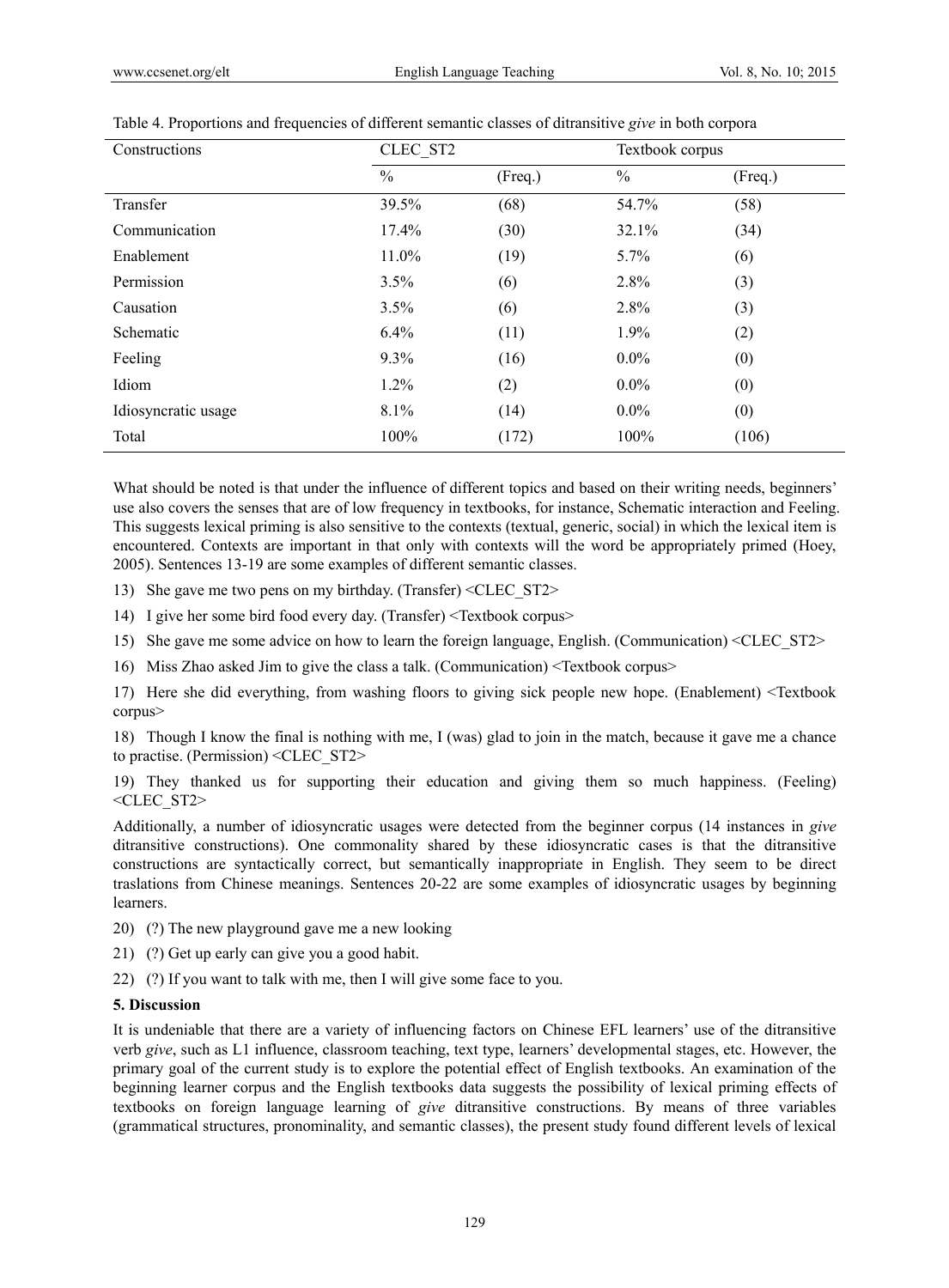priming, i.e. colligations, collocates, and semantic associations. In a foreign language learning environment like China and many other coutnries in the world, beginning EFL learners' encounters with English language mostly come from English textbooks. Findings in the study, at least to some extent, support the lexical priming effect of English textbooks on learners' use of *give*, although no clear-cut one-to-one correspondence was detected.

The study provides implications for teaching materials compilation. Based on descriptions of the contents of English textbooks (version in 1996) given by Adamson (2004), a large number of texts included are anecdotes and stories. These two text types mainly reflect spoken language features, rather than written language.

A major consequence of the narrow range of text types is that learners have little access to other registers of writing, and there is less possibility for them to be aware of genre differences in writing. This, to a certain extent, explains the speech-like features in Chinese EFL learner's writing, for example, frequent use of personal pronouns. It is therefore suggested that an increasingly diversified variety of registers should be included in textbooks at higher educational levels. Teachers are also encouraged to provide learners with supplementary readings of different genres/registers.

Another consequence of textbooks' focus on anecdotes and stories is the limitations in semantic usages of verbs. It has been found that the use of *give* in English textbooks mainly involves senses of Transfer and Communication, with a lack of semantic categories at a more abstract level (for example, Enablement and Permission). It is important to gradually enlarge the vocabulary size, but what is equally important is to enrich varied usages of basic verbs like *give*.

This corpus-based research also provides valuable insights for classroom teaching. As far as foreign language teaching is concerned, we should be wary of the lexical priming of learners' first language. Unlike first language acquisition where children acquire their first language in naturalistic environments, L2 learners are mostly confined to classroom settings which can, to some extent, distort the input patterns (Ellis & Laporte, 1997). Exposure to the target language is normally far from sufficient for L2 learners to override the influence from their mother tongue. Evidence of L1 influence has also been discovered in the study, for instance, learners' idiosyncratic usages of semantic classes. Once given a single word translation of an item to be learnt in the foreign language, the learner will easily and immediately activate the lexical primings from the first language. The danger lies in that learners are not able to distinguish words that bear the same meaning in two languages but differ greatly in terms of lexical primings for L1 speakers regarding collocations, colligations, and semantic associations. Therefore, what EFL teachers should do is reduce L1 effect to the maximum degree, rather than enlarge its influences.

In traditional teaching of a verb, for instance, teachers usually first teach how to spell and pronounce it, and then explain its equivalent meaning in Chinese. What is worse, teachers also translate the example sentences into Chinese. This will strengthen the association between the English word and its Chinese meaning and usage. Teaching words in isolation is not effective enough for students to apply them into practical use. It is therefore suggested by Hoey (2005) that foreign language learners "should be exposed to authentic data wherever possible, and the data should both reinforce existing priming (i.e. by overlapping with previously encountered material) and permit new priming to take place".

Among various methodologies, concordance-based exercises have been proved to be an effective complement to traditional teaching strategies (Granger, 2002, 2009; Meunier 2002). As suggested by Römer (2009), "corpora and concordance packages present very useful resources for the creation of exercises that motivate the learner and promote her/his language awareness".

Based on detailed and systematic analysis of learner English, in comparison with the textbook corpus, the present study has provided implications from both theoretical and pedagogical perspectives. It presents evidence for the potential lexical priming effect of textbooks on EFL learners' language use, and also gives specific suggestions for compilation of teaching materials and classroom teaching practice. For future research, it will be worth the effort exploring the textbooks' potential effect of lexical priming on learners' use of other grammatical structures.

#### **Acknowledgements**

The study is supported by Innovative School Project in Higher Education of Guangdong, China (GWTP-BS-2015-20). I would like to thank Professor Gerald Nelson for his insightful guidance and the anonymous reviewers for their invaluable comments and suggestions.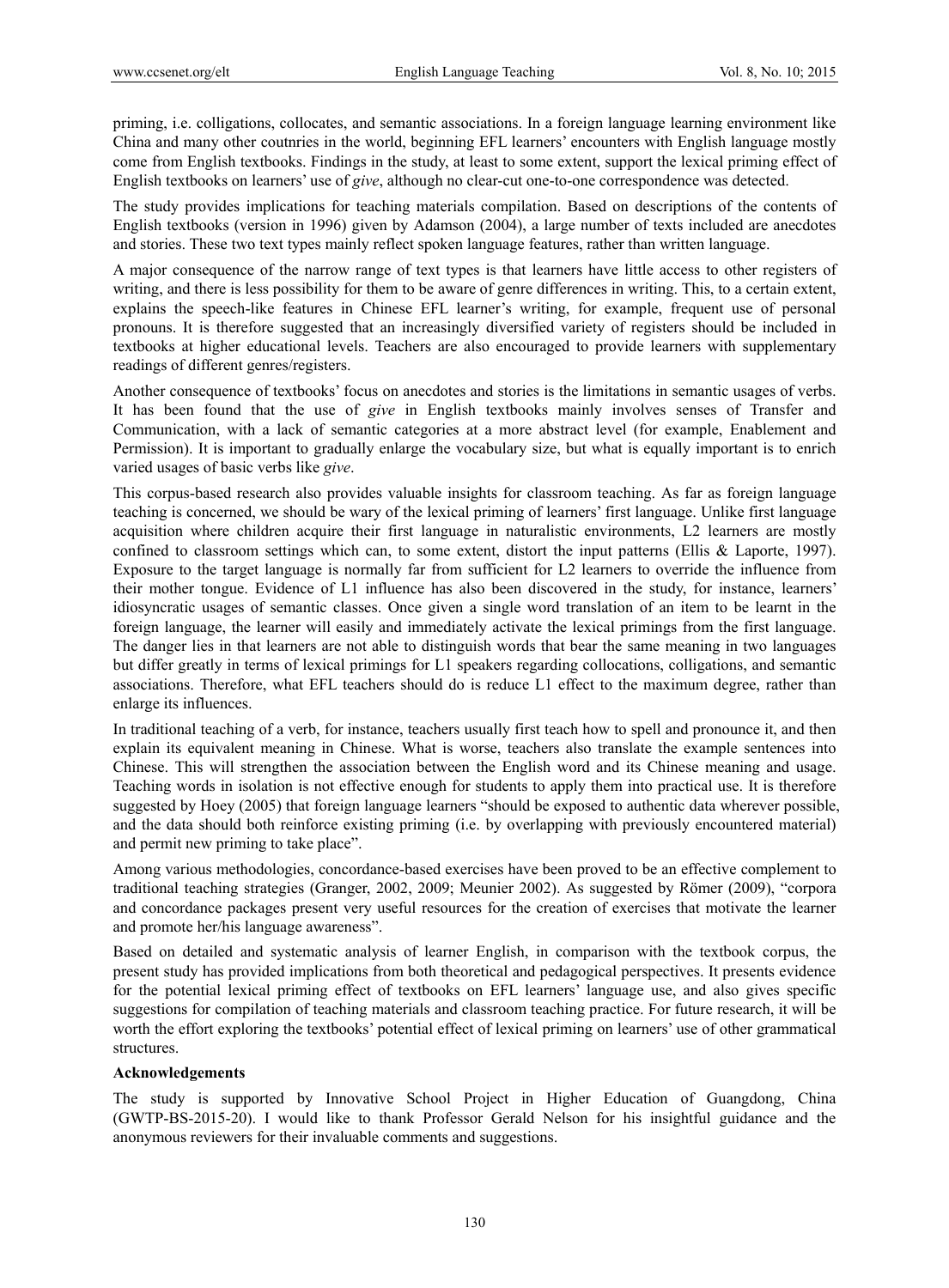#### **References**

- Adamson, B. (2004). *China's English: A History of English in Chinese Education.* Hong Kong: Hong Kong University Press.
- Bresnan, J., Cueni, A., Nikitina, T., & Baayen, R. H. (2007). Predicting the dative alternation. In G. Boume, I. Kraemer, & J. Zwarts (Eds.), *Cognitive Foundations of Interpretation*. Amsterdam: Royal Netherlands Academy of Science.
- Bresnan, J., & Hay, J. (2008). Gradient grammar: An effect of animacy on the syntax of *give* in New Zealand and American English. *Lingua, 118*(2), 245-259. http://dx.doi.org/10.1016/j.lingua.2007.02.007
- Chan, A. (2010). The Cantonese double object construction with bei2 'give' in bilingual children: The role of input. *International Journal of Bilingualism, 14*(1), 65-85. http://ijb.sagepub.com/content/14/1/65
- Ellis, N. C., & Laporte, N. (1997). Contexts of acquisition: Effects of formal instruction and naturalistic exposure on second language acquisition. In A. M. B. de Groot, & J. F. Kroll (Eds.), *Tutorials in Bilingualism: Psycholinguistic Perspective* (pp. 53-83). Hillsdale, NJ: Lawrence Erlbaum.
- Elorza, I., & García-Riaza, B. (2010). FL students' input in higher education courses: Corpus methodology for implementing language representativeness. In M. C. Campoy-Cubillo, B. Bellés-Fortuño, & M. L. Gea-Valor (Eds.), *Corpus-Based Approaches to English Language Teaching* (pp. 216-229). London: Continuum.
- Gass, S. M. (1990). Second and foreign language learning: Same, different or none of the above? In B. Van Patten, & J. F. Lee (Eds.), S*econd Language Acquisition – Foreign Language Learning* (pp. 34-44). Clevendon: Multilingual Matters.
- Granger, S. (2002). A bird's-eye view of learner corpus research. In S. Granger, J. Hung and S. Petch-Tyson (Eds.), *Computer Learner Corpora, Second Language Acquisition and Foreign Language Teaching* (pp. 3-36). Amsterdam: John Benjamins.
- Granger, S. (2009). The contribution of learner corpora to second language acquisition and foreign language teaching: A critical evaluation. In A. Karin (Ed.), *Corpora and Language Teaching*. Amsterdam: John Benjamins.
- Gui, S. and Yang, H. (2002). *Chinese Learner English Corpus*. Shanghai: Shanghai Foreign Language Education Press.
- Hoey, M. (2005). *Lexical Priming: A New Theory of Words and Language*. London: Routledge.
- Hoey, M. (2014). Old approaches, new perspectives: the implications of a corpus linguistic theory for learning the English language. Plenary session, 48th Annual International IATEFL Conference, Harrogate, 4 April. Available at http://iatefl.britishcouncil.org/2014/sessions/2014-04-04/plenary-session-michael-hoey (accessed on 10 August 2014).
- Lee, T., & Wong, C. (1998). CANCORP: The Hong Kong Cantonese Child Language Corpus. *Cahiers de Linguistique d'Asie Orientale, 27*, 211-228.
- Meunier, F. (2002). The pedagogical value of native and learner corpora in EFL grammar teaching. In S. Granger, J. Hung, & S. Petch-Tyson (Eds.). *Computer Learner Corpora, Second Language Acquisition and Foreign Language Teaching*. Amsterdam/Philadelphia: John Benjamins.
- Mukherjee, J. (2005). *English Ditransitive Verbs: Aspects of Theory, Description and a Usage-based Model*. Amsterdam/New York: Rodopi.
- Newman, J. (1996). *GIVE: A Cognitive Linguistic Study*. Berlin/New York: Mouton de Gruyter.
- Römer, U. (2005). *Progressives, Patterns, Pedagogy: A Corpus-Driven Approach to Progressive Forms, Functions, Contexts and Didactics*. Amsterdam: John Benjamins.
- Römer, U. (2009). Corpus research and practice: What help do teachers need and what can we offer? In K. Aijmer (Ed.), *Corpora and Language Teaching.* Amsterdam/Philadelphia: John Benjamins.
- Schilk, M., Mukherjee, J., Nam, C., & Mukherjee, S. (2013). Complementation of ditransitive verbs in South Asian Englishes: A multifactorial analysis. *Corpus Linguistics and Linguistic Theory, 9*(1), 1-38. http://dx.doi.org/10.1515/cllt-2013-0001